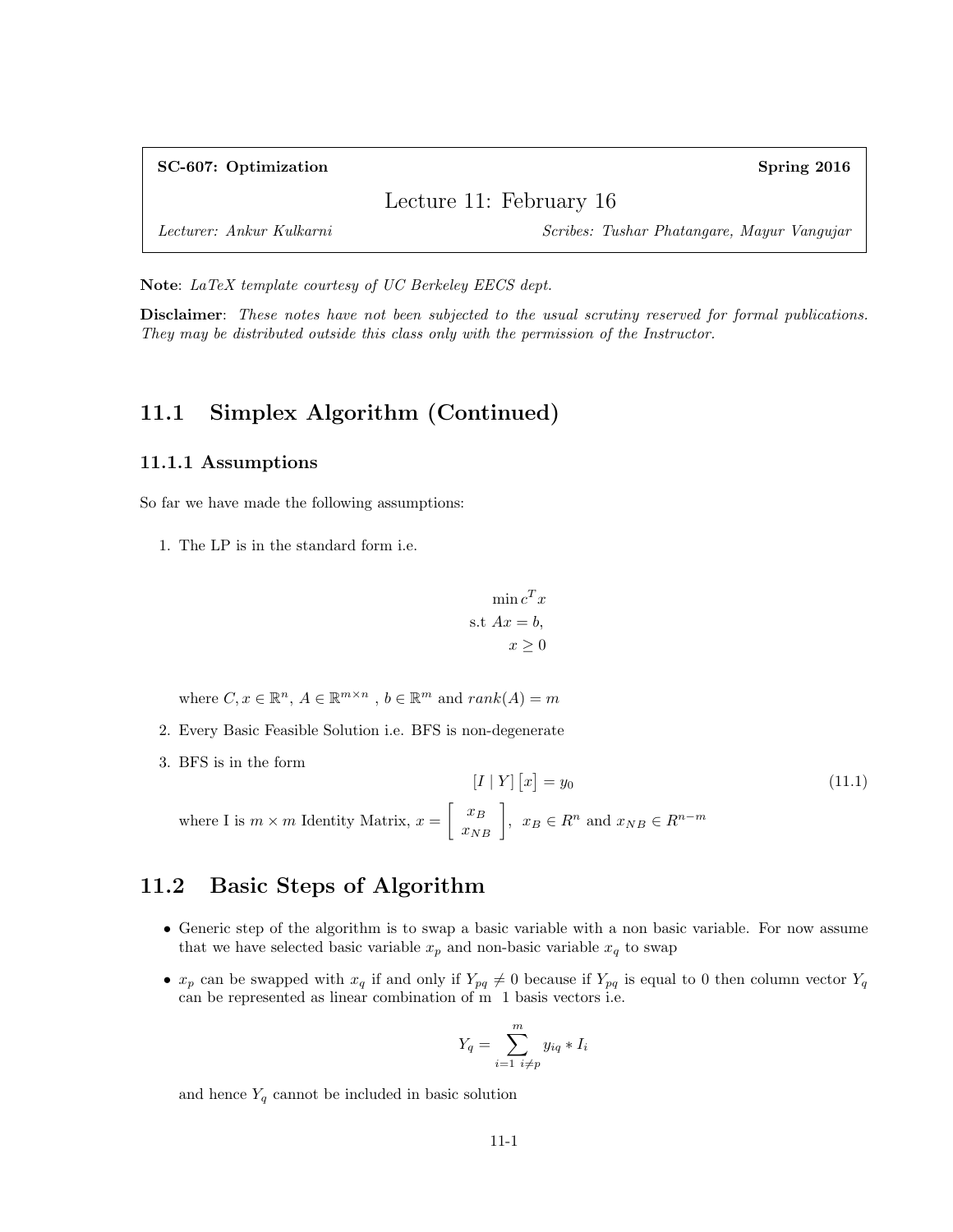• Now make  $q^{th}$  column as  $\begin{bmatrix} 0 & \dots & 0 & 1_p & 0 & \dots & 0 \end{bmatrix}$  where  $1_p$  signifies 1 at  $p^{th}$  position. For that dividepthrow of matrix  $\begin{bmatrix} I & Y \end{bmatrix}$  and matrix  $\begin{bmatrix} Y(0) & Y_{pq} \end{bmatrix}$  by  $Y_{pq}$  and apply the row operation  $R_i \Rightarrow$  $R_i - Y_{iq} * R_p$ 

## 11.3 Determining the Leaving Variable p

• While applying row transformation of  $\begin{bmatrix} I & Y \end{bmatrix}$  rows of  $\begin{bmatrix} I & I \end{bmatrix}$  also changes and are given by

$$
Y_{i0}' = Y_{i0} - Y_{iq} * Y_{p0}/Y_{i0}
$$

Condition  $Y_{i0} \geq 0$  must satisfy otherwise  $x_q$  would not be a BFS.

• So choose p such that

$$
p\in S = argmin_{i}\{Y_{i0}/Y_{iq}|Y_{iq}\geq 0\}
$$

• If number of elements in S is > 1 then the would become degenerate. Since non-degeneracy is assumed

$$
p = \underset{i}{argmin} \{ Y_{i0} / Y_{iq} | Y_{iq} \ge 0 \}
$$

## 11.4 Determining the Entering Variable q

• We Know that

$$
\begin{bmatrix} I & Y \end{bmatrix} \begin{bmatrix} x_B \\ x_{NB} \end{bmatrix} = \begin{bmatrix} Y(0) \end{bmatrix}
$$

$$
x_B = Y_0 - Yx_{NB}
$$

$$
Where \begin{bmatrix} x_B \\ x_{NB} \end{bmatrix} \ge 0
$$

• Initial Cost:

$$
c^T \begin{bmatrix} x_B \\ x_{NB} \end{bmatrix} = c_B^T x_B + c_{NB}^T x_{NB}
$$

$$
= c_B^T x_B
$$

$$
= c_B^T Y_0
$$

since 
$$
x_{NB} = 0
$$
 and  $I * x_B + Y * x_{NB} = Y_0$ 

• Now cost is

$$
c^T \begin{bmatrix} x_B \\ x_{NB} \end{bmatrix} = c_B^T x_B + c_{NB}^T x_{NB}
$$

$$
= c_B^T (Y_0 - Y x_{NB}) + c_{NB}^T x_{NB}
$$

$$
= c_B^T Y_0 + (c_{NB} - Y^T c_B)^T x_{NB}
$$

• Now we can choose q such for which  $(c_{NB} - Y^T c_B)_q < 0$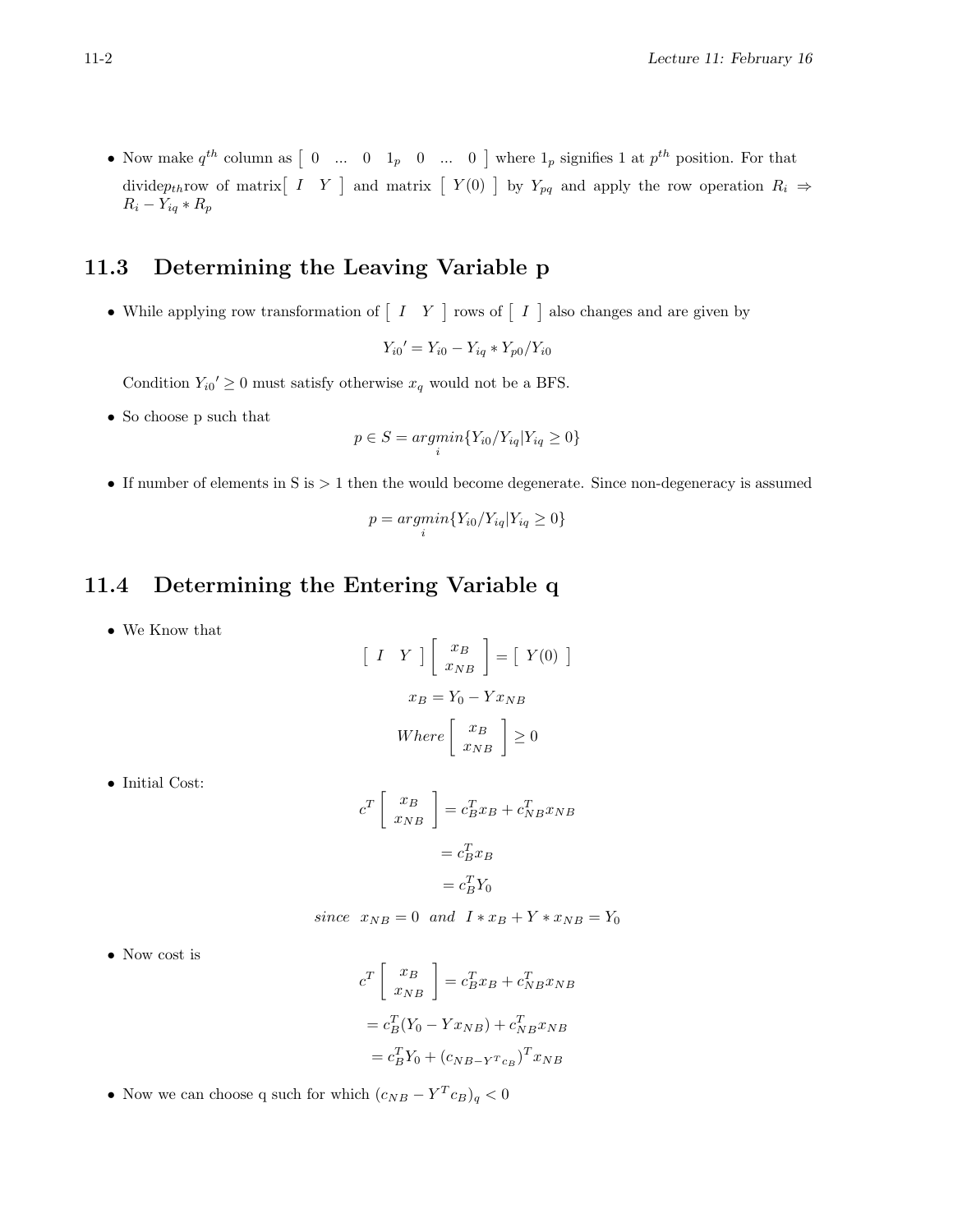• Formalizing the above concept

|  |          |  | $\left[ \begin{array}{cccccccccc} 1 & 0 & \ldots & 0 & Y_{1,m+1} & Y_{1,m+2} & \ldots & Y_{1,n} \\ 0 & 1 & \ldots & 0 & Y_{2,m+1} & Y_{2,m+2} & \ldots & Y_{2,n} \end{array} \right]$ |  |  |  |
|--|----------|--|---------------------------------------------------------------------------------------------------------------------------------------------------------------------------------------|--|--|--|
|  |          |  |                                                                                                                                                                                       |  |  |  |
|  |          |  |                                                                                                                                                                                       |  |  |  |
|  |          |  |                                                                                                                                                                                       |  |  |  |
|  | $\ldots$ |  |                                                                                                                                                                                       |  |  |  |
|  |          |  |                                                                                                                                                                                       |  |  |  |

and

$$
(c_{NB} - Y^T c_B)^T x_{NB} = \sum_{j=m+1}^{n} (c_j - Z_j) * x_j
$$

Where 
$$
Z_j = \sum_{i=1}^{m} (Y_{i,j} * c_i)
$$

• To determine the entering variable choose j such that  $(c_j - Z_j) < 0$ 

#### 11.4.1 Theorem 8.1.

Given a non-degenerate Basic Feasible Solution with objective value Z'. Suppose  $c_j - Z_j' < 0$  for some j there is a feasible solution with objective value  $Z'$ . Also if variable  $x_j$  can be substituted for a variable in the basis for a new BFS, we get new BFS with value  $Z_0 < 0$ . If this cannot be done then the solution is unbounded.

#### 11.5 Optimality condition

The Basic Feasible Solution is optimal if

$$
\forall, \quad c_j - Z_j \ge 0
$$

#### 11.6 Some Points to Ponder

- f there does not exist p to replace then we have founded the recession direction and the cost can be reduced to  $-\infty$
- In the worst case the Simplex Algorithm might visit all the extreme points. Example Klee Minty cube